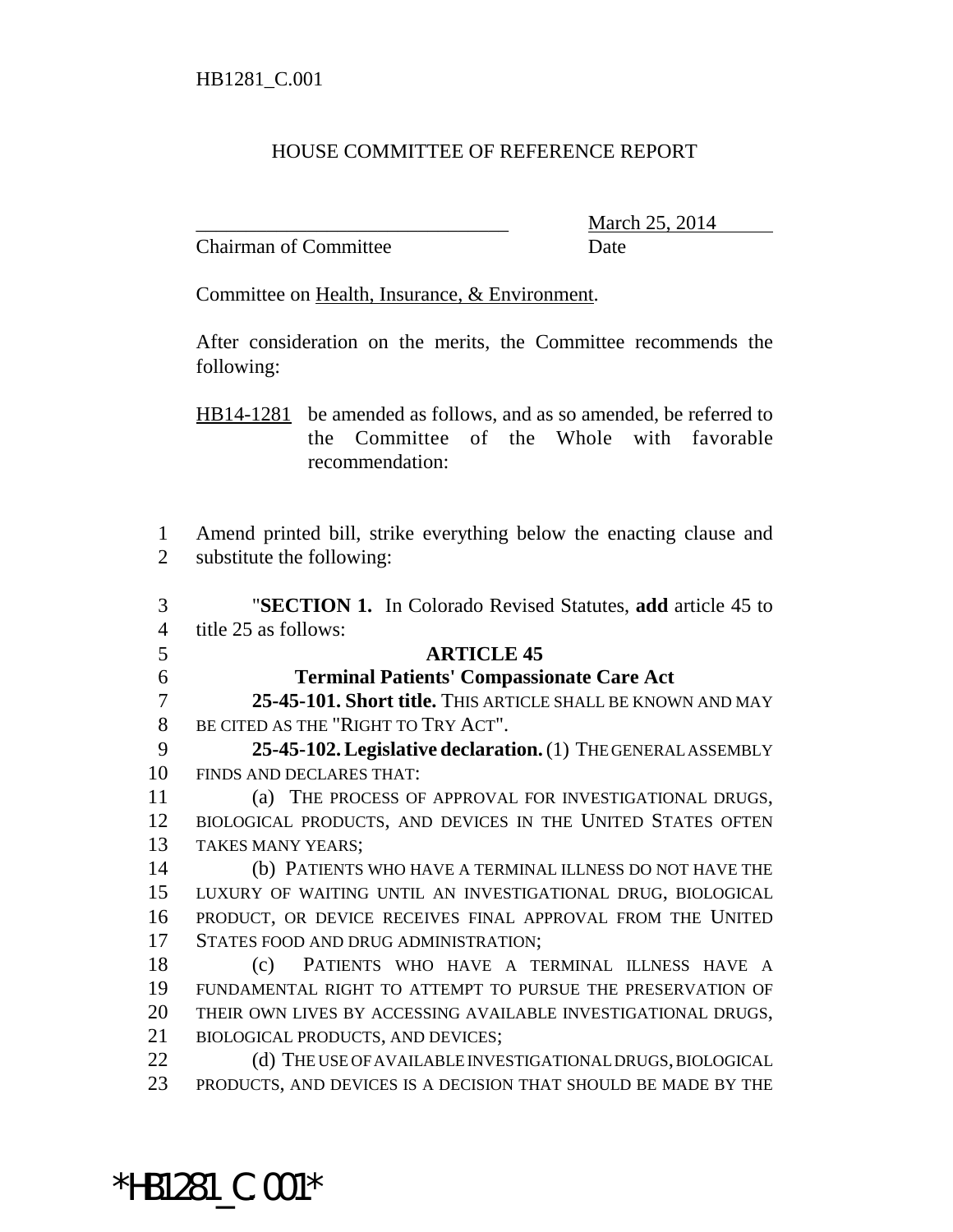PATIENT WITH A TERMINAL ILLNESS IN CONSULTATION WITH THE PATIENT'S HEALTH CARE PROVIDER AND THE PATIENT'S HEALTH CARE TEAM, IF APPLICABLE; AND (e) THE DECISION TO USE AN INVESTIGATIONAL DRUG, BIOLOGICAL PRODUCT, OR DEVICE SHOULD BE MADE WITH FULL AWARENESS OF THE POTENTIAL RISKS, BENEFITS, AND CONSEQUENCES TO THE PATIENT AND THE PATIENT'S FAMILY. (2) IT IS THE INTENT OF THE GENERAL ASSEMBLY TO ALLOW FOR TERMINALLY ILL PATIENTS TO USE POTENTIALLY LIFE-SAVING INVESTIGATIONAL DRUGS, BIOLOGICAL PRODUCTS, AND DEVICES. **25-45-103. Definitions.** AS USED IN THIS ARTICLE, UNLESS THE CONTEXT OTHERWISE REQUIRES: (1) (a) "ELIGIBLE PATIENT" MEANS A PERSON WHO HAS: (I) A TERMINAL ILLNESS, ATTESTED TO BY THE PATIENT'S TREATING PHYSICIAN; **(II) CONSIDERED ALL OTHER TREATMENT OPTIONS CURRENTLY** 17 APPROVED BY THE UNITED STATES FOOD AND DRUG ADMINISTRATION; (III) RECEIVED A RECOMMENDATION FROM HIS OR HER PHYSICIAN FOR AN INVESTIGATIONAL DRUG, BIOLOGICAL PRODUCT, OR DEVICE; 20 (IV) GIVEN WRITTEN, INFORMED CONSENT FOR THE USE OF THE INVESTIGATIONAL DRUG, BIOLOGICAL PRODUCT, OR DEVICE OR, IF THE PATIENT IS A MINOR OR LACKS THE MENTAL CAPACITY TO PROVIDE INFORMED CONSENT, A PARENT OR LEGAL GUARDIAN HAS GIVEN WRITTEN, INFORMED CONSENT ON THE PATIENT'S BEHALF; AND (V) DOCUMENTATION FROM HIS OR HER PHYSICIAN THAT HE OR 26 SHE MEETS THE REQUIREMENTS OF THIS PARAGRAPH (a). (b) "ELIGIBLE PATIENT" DOES NOT INCLUDE A PERSON BEING TREATED AS AN INPATIENT IN A HOSPITAL LICENSED OR CERTIFIED PURSUANT TO SECTION 25-3-101. (2) "INVESTIGATIONAL DRUG, BIOLOGICAL PRODUCT, OR DEVICE" MEANS A DRUG, BIOLOGICAL PRODUCT, OR DEVICE THAT HAS SUCCESSFULLY COMPLETED PHASE ONE OF A CLINICAL TRIAL BUT HAS NOT YET BEEN APPROVED FOR GENERAL USE BY THE UNITED STATES FOOD AND DRUG ADMINISTRATION AND REMAINS UNDER INVESTIGATION IN A UNITED STATES FOOD AND DRUG ADMINISTRATION-APPROVED CLINICAL TRIAL. (3) "TERMINAL ILLNESS" MEANS A DISEASE THAT, WITHOUT LIFE-SUSTAINING PROCEDURES, WILL SOON RESULT IN DEATH OR A STATE OF PERMANENT UNCONSCIOUSNESS FROM WHICH RECOVERY IS UNLIKELY. (4) "WRITTEN, INFORMED CONSENT" MEANS A WRITTEN DOCUMENT SIGNED BY THE PATIENT AND ATTESTED TO BY THE PATIENT'S PHYSICIAN AND A WITNESS THAT, AT A MINIMUM:

\*HB1281  $C.001*$   $2-$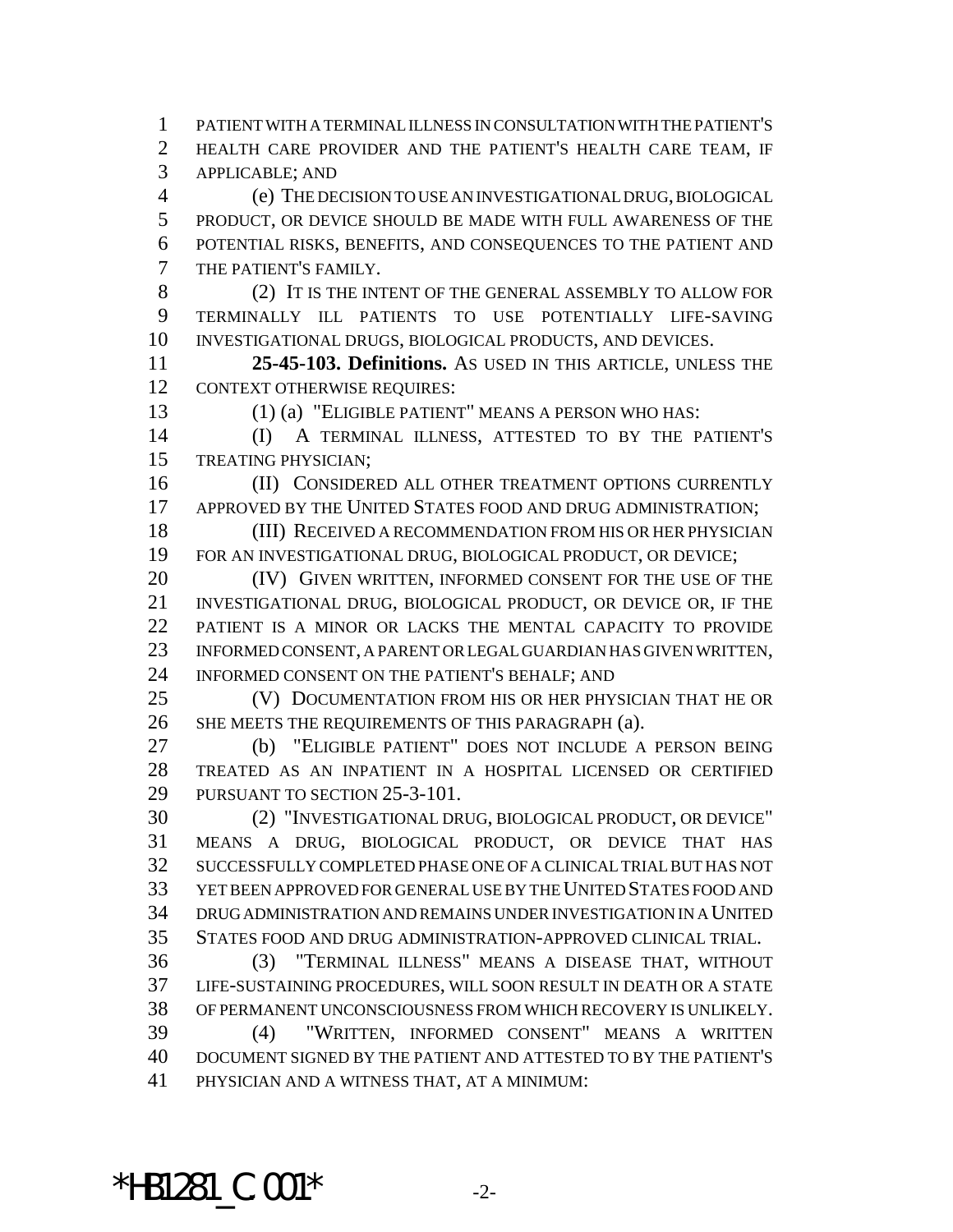(a) EXPLAINS THE CURRENTLY APPROVED PRODUCTS AND TREATMENTS FOR THE DISEASE OR CONDITION FROM WHICH THE PATIENT SUFFERS;

 (b) ATTESTS TO THE FACT THAT THE PATIENT CONCURS WITH HIS OR HER PHYSICIAN IN BELIEVING THAT ALL CURRENTLY APPROVED AND CONVENTIONALLY RECOGNIZED TREATMENTS ARE UNLIKELY TO PROLONG THE PATIENT'S LIFE;

 (c) CLEARLY IDENTIFIES THE SPECIFIC PROPOSED INVESTIGATIONAL DRUG, BIOLOGICAL PRODUCT, OR DEVICE THAT THE PATIENT IS SEEKING TO USE;

 (d) DESCRIBES THE POTENTIALLY BEST AND WORST OUTCOMES OF USING THE INVESTIGATIONAL DRUG, BIOLOGICAL PRODUCT, OR DEVICE WITH A REALISTIC DESCRIPTION OF THE MOST LIKELY OUTCOME, BASED ON THE PHYSICIAN'S KNOWLEDGE OF THE PROPOSED TREATMENT IN CONJUNCTION WITH AN AWARENESS OF THE PATIENT'S CONDITION;

 (e) MAKES CLEAR THAT THE PATIENT'S HEALTH INSURER AND PROVIDER ARE NOT OBLIGATED TO PAY FOR ANY CARE OR TREATMENTS CONSEQUENT TO THE USE OF THE INVESTIGATIONAL DRUG, BIOLOGICAL PRODUCT, OR DEVICE;

 (f) MAKES CLEAR THAT THE PATIENT'S ELIGIBILITY FOR HOSPICE CARE MAY BE WITHDRAWN IF THE PATIENT BEGINS CURATIVE TREATMENT AND CARE MAY BE REINSTATED IF THE CURATIVE TREATMENT ENDS AND 23 THE PATIENT MEETS HOSPICE ELIGIBILITY REQUIREMENTS;

 (g) MAKES CLEAR THAT IN-HOME HEALTH CARE AND INPATIENT SERVICES MAY BE DENIED IF TREATMENT BEGINS; AND

 (h) STATES THAT THE PATIENT UNDERSTANDS THAT HE OR SHE IS LIABLE FOR ALL EXPENSES CONSEQUENT TO THE USE OF THE INVESTIGATIONAL DRUG, BIOLOGICAL PRODUCT, OR DEVICE, AND THAT THIS LIABILITY EXTENDS TO THE PATIENT'S SUCCESSORS AND ESTATE.

 **25-45-104. Drug manufacturers - availability of investigational drugs, biological products, or devices - costs - insurance coverage.** (1) A MANUFACTURER OF AN INVESTIGATIONAL DRUG, BIOLOGICAL PRODUCT, OR DEVICE MAY MAKE AVAILABLE THE MANUFACTURER'S INVESTIGATIONAL DRUG, BIOLOGICAL PRODUCT, OR DEVICE TO ELIGIBLE PATIENTS PURSUANT TO THIS ARTICLE. THIS ARTICLE DOES NOT REQUIRE THAT A MANUFACTURER MAKE AVAILABLE AN INVESTIGATIONAL DRUG, BIOLOGICAL PRODUCT, OR DEVICE TO AN ELIGIBLE PATIENT.

(2) A MANUFACTURER MAY:

 (a) PROVIDE AN INVESTIGATIONAL DRUG, BIOLOGICAL PRODUCT, OR DEVICE TO AN ELIGIBLE PATIENT WITHOUT RECEIVING COMPENSATION;

OR

\*HB1281  $C.001*$  -3-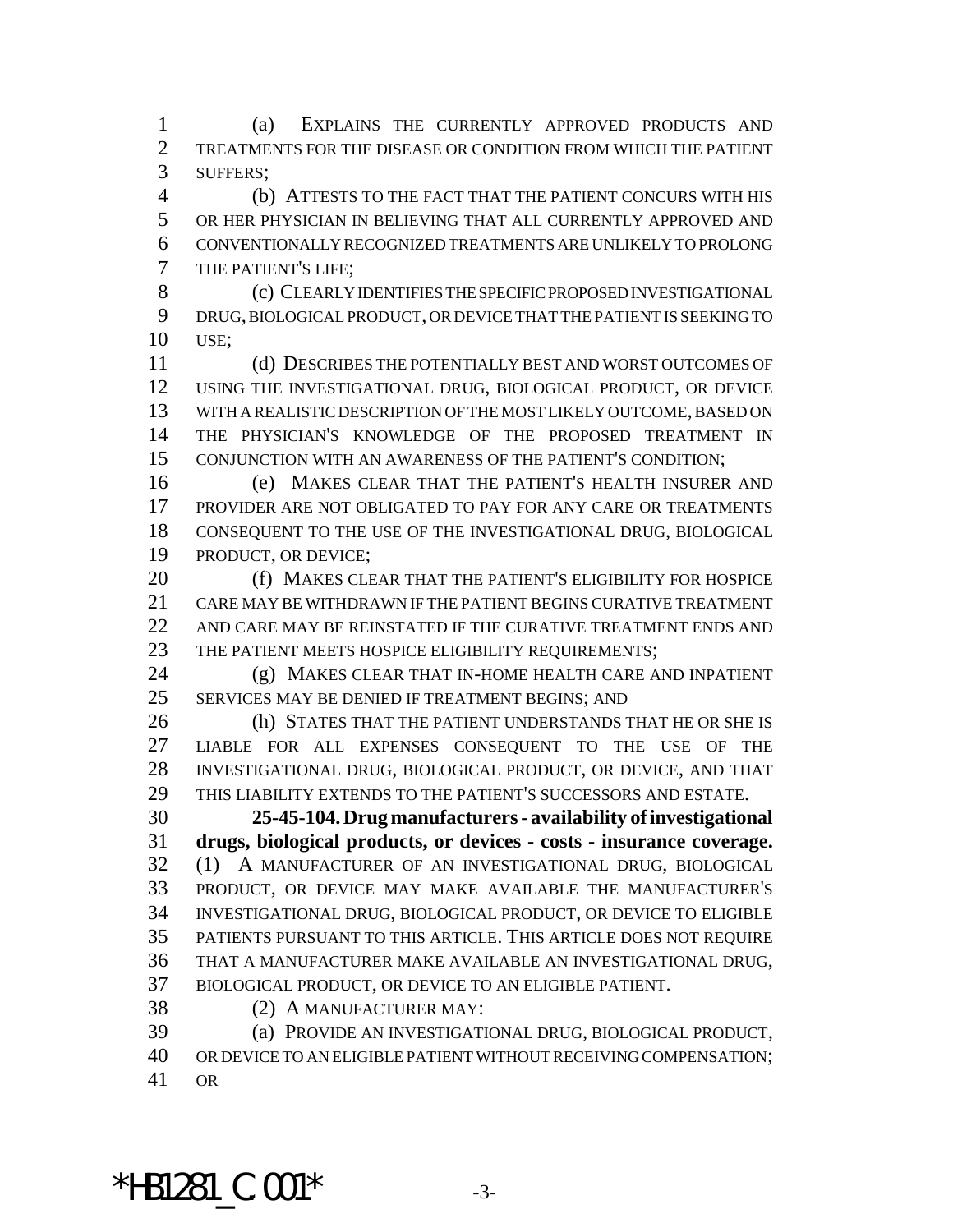(b) REQUIRE AN ELIGIBLE PATIENT TO PAY THE COSTS OF, OR THE COSTS ASSOCIATED WITH, THE MANUFACTURE OF THE INVESTIGATIONAL DRUG, BIOLOGICAL PRODUCT, OR DEVICE.

 (3) A HEALTH INSURANCE CARRIER MAY, BUT IS NOT REQUIRED TO: (a) PROVIDE COVERAGE FOR THE COST OF AN INVESTIGATIONAL DRUG, BIOLOGICAL PRODUCT, OR DEVICE;

 (b) PAY FOR ANY CARE OR TREATMENT CONSEQUENT TO THE USE OF AN INVESTIGATIONAL DRUG, BIOLOGICAL PRODUCT, OR DEVICE THAT DIFFER FROM THE COSTS OF THE COURSE OF CARE OR TREATMENT THAT WOULD BE COVERED BY THE INSURED'S HEALTH CARE POLICY IN THE ABSENCE OF THE USE OF THE INVESTIGATIONAL DRUG, BIOLOGICAL PRODUCT, OR DEVICE.

 **25-45-105. Action against health care provider's license or medicare certification prohibited.** NOTWITHSTANDING ANY OTHER LAW, A LICENSING BOARD MAY NOT REVOKE, FAIL TO RENEW, SUSPEND, OR TAKE ANY ACTION AGAINST A HEALTH CARE PROVIDER'S LICENSE ISSUED PURSUANT TO TITLE 12, C.R.S., BASED SOLELY ON THE HEALTH CARE PROVIDER'S RECOMMENDATIONS TO AN ELIGIBLE PATIENT REGARDING ACCESS TO OR TREATMENT WITH AN INVESTIGATIONAL DRUG, BIOLOGICAL PRODUCT, OR DEVICE. ACTION AGAINST A HEALTH CARE PROVIDER'S MEDICARE CERTIFICATION BASED SOLELY ON THE HEALTH CARE PROVIDER'S RECOMMENDATION THAT A PATIENT HAVE ACCESS TO AN INVESTIGATIONAL DRUG, BIOLOGICAL PRODUCT, OR DEVICE IS PROHIBITED.

 **25-45-106. Access to investigational drugs, biological products, and devices.** AN OFFICIAL, EMPLOYEE, OR AGENT OF THIS STATE SHALL NOT BLOCK OR ATTEMPT TO BLOCK AN ELIGIBLE PATIENT'S ACCESS TO AN INVESTIGATIONAL DRUG, BIOLOGICAL PRODUCT, OR DEVICE. COUNSELING, ADVICE, OR A RECOMMENDATION FROM A LICENSED HEALTH CARE PROVIDER IS NOT A VIOLATION OF THIS SECTION.

 **25-45-107. No cause of action created.** THIS ARTICLE DOES NOT CREATE A PRIVATE CAUSE OF ACTION AGAINST A MANUFACTURER OF AN INVESTIGATIONAL DRUG, BIOLOGICAL PRODUCT, OR DEVICE OR AGAINST ANY OTHER PERSON OR ENTITY INVOLVED IN THE CARE OF AN ELIGIBLE PATIENT USING THE INVESTIGATIONAL DRUG, BIOLOGICAL PRODUCT, OR DEVICE, FOR ANY HARM DONE TO THE ELIGIBLE PATIENT RESULTING FROM THE INVESTIGATIONAL DRUG, BIOLOGICAL PRODUCT, OR DEVICE, SO LONG AS THE MANUFACTURER OR OTHER PERSON OR ENTITY IS COMPLYING IN GOOD FAITH WITH THE TERMS OF THIS PART 1.

 **25-45-108. Affect on health care coverage.** NOTHING IN THIS SECTION AFFECTS THE MANDATORY HEALTH CARE COVERAGE FOR PARTICIPATION IN CLINICAL TRIALS PURSUANT TO SECTION 10-16-106(20),

 $*$ HB1281 C.001 $*$  -4-